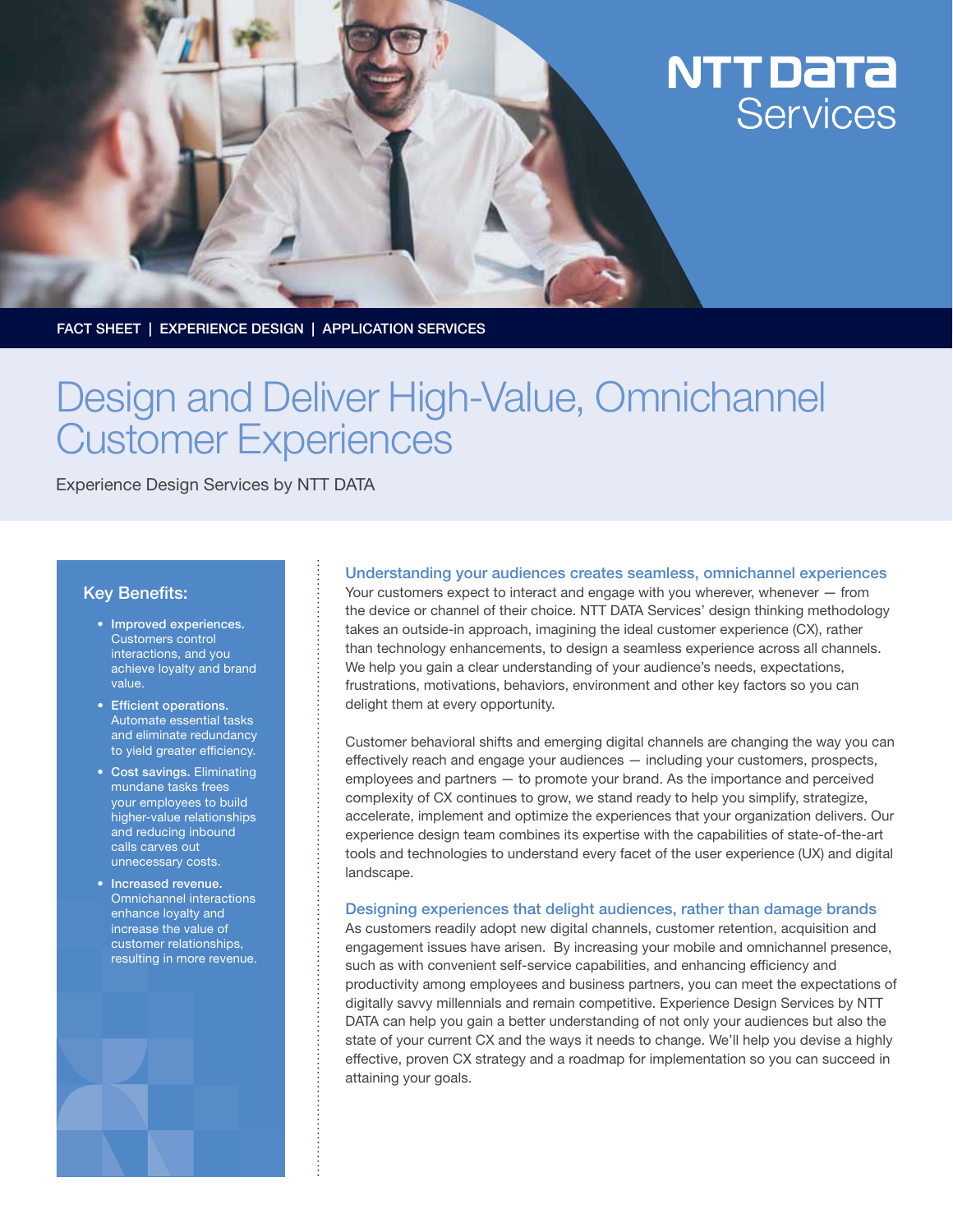# Charting the course to optimal experiences



Know your audience

Clearly understand your target audience's needs, behaviors, expectations, frustrations, moments of truth, motivations, environment, tools. and devices through:

- User research and testing
- Persona creation
- Quantitative analysis (analytics)

#### Keys to success

Our UX practice stands out in the industry by including:

- • Lean UX framework: Speed, quality, outcomes-focused. Our lean processes and tools allow us to focus on results and shared understanding — through rapid ideation, design and research.
- Analytics-driven CX: Informed design and optimization. We focus on data that provides valuable insights to design personalized experiences and measure the outcomes to continually optimize your CX.
- End-to-end CX delivery: One vision, one goal, one team. Our integrated and collaborative groups seamlessly deliver across strategy, implementation and support, backed by our deep industry expertise. We have extensive experience with market leading digital experience platforms (Sitecore, Adobe Experience Manager and others) as well as custom solutions.



Know your current situation and chart your future vision

Reduce friction and capitalize on moments of truth with:

- Current-state journey maps
- Analysis and prioritization of challenges
- UX assessments and heuristic evaluations
- Future-state experience journey maps and UX roadmaps
- Service design
- Omnichannel strategy and touchpoint prioritization
- Branding strategy
- User-centered process and UX requirements

## Give customers an optimal experience across all channels

NTT DATA helps you deliver an optimal experience with comprehensive solutions that encompass the following areas of expertise:

- UX research, testing and analysis
- • UX assessment
- Personas and journey mapping
- Rapid prototyping/design
- Customer/employee and omnichannel experience
- Branding strategy and creative design

## The power of expertise and the convenience of a flexible engagement

Our industry experts, UX design discipline and strong track record with digital experience platforms and content management partners, support our flexible engagement model to reduce implementation cost and risk, while enabling you to achieve your goals. Designers with marketing and digital agency backgrounds, as well as



Deliver optimal experiences

From strategy and design to optimization — UX architecture, creative design, user validation, including

- Ideation and rapid prototyping
- Detailed interface design for mobile, web, kiosks and more platform-specific applications
- Information architecture, wireframes, creative design exploration and style guides
- Lean UX framework for rapid design and user validation
- Accessibility compliance
- Optimization strategy

boutique UX consulting firm experience, provide the UX, graphic design, usability, information design, psychology and library science skills that help you reach your targets. By assembling the right mix of testing methods, including user testing, interviews, focus groups, workshops, surveys and ethnographic or observational sessions, we can help you determine the best strategy for you.



NTT DATA